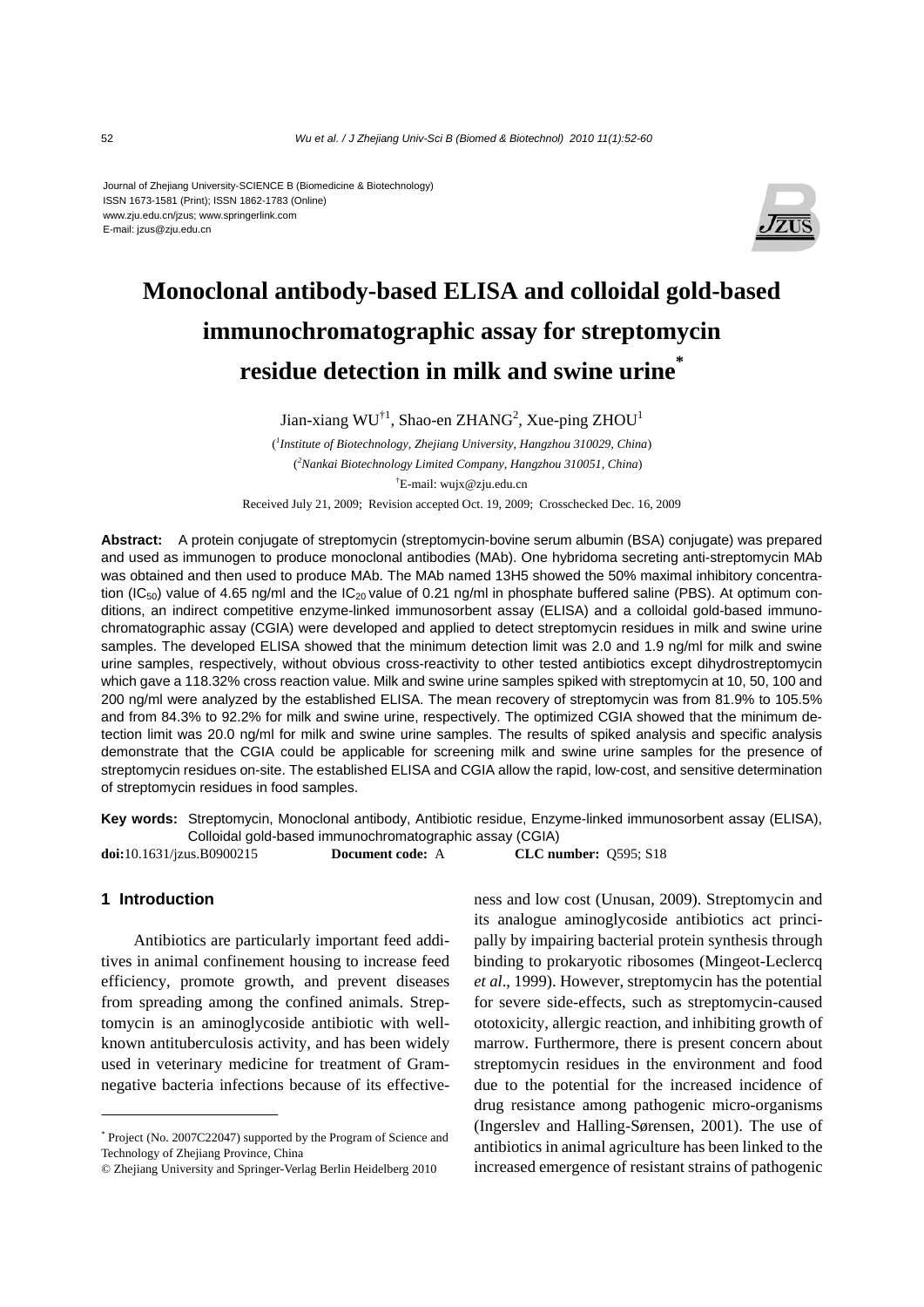bacteria that could potentially impact human health (Molbak *et al*., 1999; Smith *et al*., 1999; Pérez *et al*., 2007). For consumer protection, regulatory authorities have established residue limit for streptomycin in edible tissues and milk. In Europe, the European Commission, Regulation 2377/90 has established the maximum streptomycin residue limit (MRL): 200 mg/kg in milk, 500 mg/kg in meats, and 1000 mg/kg in kidney. It is thus necessary to monitor the concentration of the streptomycin residues in food samples.

At present, three methods for antibiotic residue detection are primarily applied: microbiological assay, instrument method, and immunoassay method. Microbiological assay is used for screening antibiotics in food because of its convenience, low costs, and broad spectrum characteristics (Haasnoot *et al*., 1999; 2002). But, this assay is currently done in a laboratory and is slow, with a low sensitivity (Verheijen *et al*., 2000). The current instrument methods used to analyze streptomycin are gas chromatography, high performance liquid chromatography (HPLC), and liquid chromatography with mass spectrometric detection (LC-MS) (Abbasi and Hellenas, 1998; Preu and Petz, 1999). These methods are sensitive and highly specific, but require expensive instrumentation and highly skilled analysts. They are time-consuming and expensive, and are not suitable for routine analysis of large-scale samples. Immunoassay has been an alternative to the instrument and microbiological methods for accurate measurements of antibiotic residues in complex matrices, because it is highly sensitive and specific, can be conducted on a large scale, is of low cost, and is rapid and simple to conduct. Unlike the instrument methods, immunoassays do not require sample pre-concentration and extraction (Abuknesha and Luk, 2005), so they can be used extensively in detecting trace amounts of chemicals such as antibiotics and pesticides (Aga *et al*., 2003; Abuknesha and Luk, 2005; Jin *et al*., 2008; Qian *et al*., 2009).

Immunoassays for measuring streptomycin residues in animal samples based on polyclonal antibodies and monoclonal antibodies (MAb) have been described (Schnappinger *et al*., 1993; Heering *et al*., 1998; Haasnoot *et al*., 1999; Verheijen *et al*., 2000; Watanabe *et al*., 2002; Abuknesha and Luk, 2005; Samsonova *et al*., 2005). In this paper, an indirect competitive enzyme-linked immunosorbent assay (ELISA) and colloidal gold-based immunochromatographic assay (CGIA) using an anti-streptomycin MAb were developed and applied to detect streptomycin and dihydrostreptomycin residues in milk and swine urine samples. It was again demonstrated that the immunoassay established is suitable for detecting (dihydro)streptomycin residues in animal samples.

#### **2 Materials and methods**

### **2.1 Reagents and animals**

Bovine serum albumin (BSA), ovalbumin (OVA), streptomycin sulfate, dihydrostreptomycin sulfate, neomycin sulfate, gentamicin sulfate, kanamycin sulfate, penicillin G, sulfamethazine and chlortetracycline, pristane, Freund's complete and incomplete adjuvants, carboxymethoxylamine hemihydrochloride (CMO), 1-ethyl-3-(3-dimethylaminopropyl) carbodiimide (EDC), gold chloride trihydrate, and horseradish peroxidase (HRP)-labelled goat anti-mouse IgG were purchased from Sigma-Aldrich (St. Louis, MO, USA). The murine myeloma cells Sp2/0 were grown in the basic medium of RPMI 1640 medium (Invitrogen, Grand Island, NY, USA) supplemented with 20% (v/v) fetal calf serum. Eight-week-old specific-pathogen-free BALB/c mice were purchased from Shanghai Laboratory Animal Center, Chinese Academy of Sciences, Shanghai, China.

# **2.2 Equipment**

Ninety-six-well flat ELISA plates and 96-well flat cell culture plates (catalogue No. 3599) were supplied by Corning Inc. (Cambridge, MA, UK). The model 680 microplate reader was supplied by Bio-Rad (HERCULES, CA, USA). A BioDot system dispensing platform (BioDot Inc., Irvine, CA, USA) and a model SS-4 automatic guillotine cutter (Elmwood Park, NJ, USA) were used to prepare the immunochromatographic strip.

# **2.3 Preparation of streptomycin with carrier protein conjugates**

Streptomycin-BSA conjugate was used as the immunogen and the test line capture reagent was prepared as described previously by Schnappinger *et al*. (1993). Streptomycin-OVA conjugate was prepared by a similar procedure using OVA instead of BSA.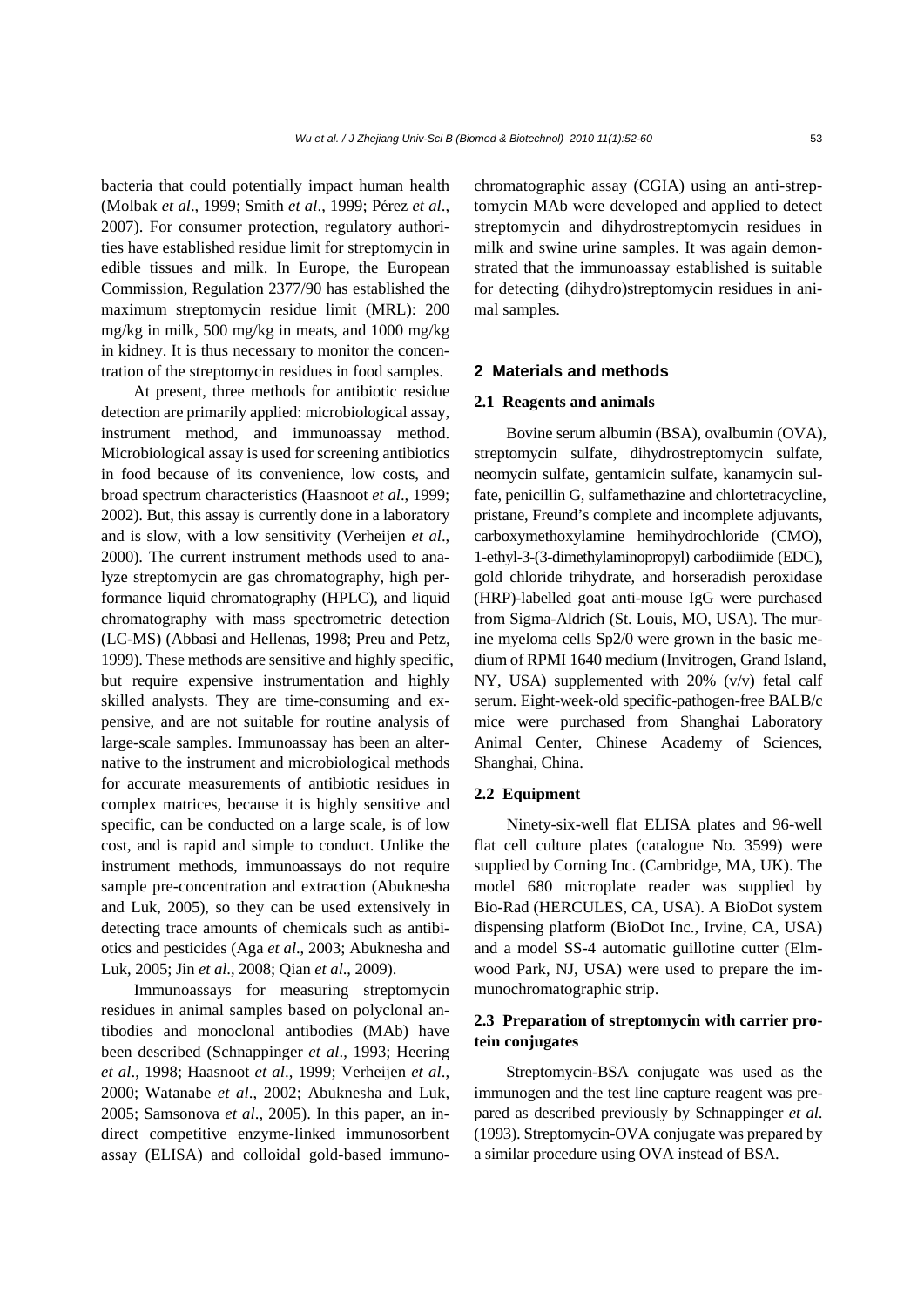## **2.4 Immunization**

Eight 8-week-old BALB/c female mice were vaccinated intraperitoneally with emulsion containing Freund's complete adjuvant and streptomycin-BSA conjugate (1:1, v/v; a dose of 150 μg streptomycin-BSA conjugate per mouse). Four similar booster vaccines were given at 3-week interval, but the immunogen was emulsified in Freund's incomplete adjuvant. Three days before cell fusion, the mouse was immunized intraperitoneally with 300 μg streptomycin-BSA conjugate without adjuvant.

#### **2.5 Preparation of hybridomas**

The cells were fused as described by Yu *et al*. (2005). The fused cells were cultured and selected in twenty 96-well cell culture plates with RPMI 1640 medium containing hypoxanthine-aminopterinthymidine (HAT, Sigma-Aldrich) and 20% (v/v) fetal calf serum. At 10 d after cell fusion, the medium was replaced with RPMI 1640 medium containing hypoxanthine-thymidine (HT, Sigma-Aldrich) and 20% (v/v) fetal calf serum. At 13 d after cell fusion, anti-streptomycin antibodies in hybridoma culture supernatants were detected with indirect ELISA and indirect competitive ELISA using streptomycin-OVA as a coating antigen. Hybridomas secreting highly specific and sensitive anti-streptomycin antibodies were selected and cloned with the method of the limiting dilution for more than three times to get the hybridoma lines. Stable antibody-secreting clones were expanded and stored in liquid nitrogen.

#### **2.6 Production of MAb**

The hybridomas were injected intraperitoneally into pristane-primed BALB/c mice to prepare the ascites. After 7–10 d the ascites samples were collected and their titres were detected with indirect ELISA using streptomycin-OVA conjugate as a coating antigen (Wu *et al*., 2007). The class and subclass of the isotypes of the MAb were decided by double immunodiffusion assay with a mouse MAb isotyping kit according to the manufacturer's instruction (Sigma-Aldrich). Anti-streptomycin IgG was purified from ascites with an immobilized protein-G affinity column (GE Healthcare, Bucks, UK) according to the manufacturer's manual. Purified antibodies were stored at −80 °C.

# **2.7 Indirect competitive ELISA and indirect ELISA**

Bidimensional titration assays were used to determine the most appropriate antibody concentration and the most suitable coating antigen concentration for the competitive ELISA. Indirect competitive ELISA was carried out following the standard procedures (Jin *et al*., 2008). Briefly, the wells of ELISA plate were coated with streptomycin-OVA conjugate at an appropriate concentration in sodium carbonate buffer (50 mmol/L, pH 9.6) and then coated at 4 °C for overnight. The coating wells were blocked with 3% dried skimmed milk in phosphate buffered saline (PBS, 300 µl/well) for 30 min. Fifty microliters of the competitor (standard streptomycin sulfate or tested antibiotics or samples) and 50 µl of MAb at the most suitable concentration were added while the plates were incubated for 1 h at 37 °C. The most appropriate dilution HRP-labelled goat antimouse IgG (100 µl/well) was added and incubated for 1 h at 37 °C. Each step was followed by four-time washing of the plates with PBS containing 0.05% (v/v) Tween-20. The HRP tetramethylbenzidine (TMB) substrate solution (100 µl/well) was added and reacted for 15 min at 37 °C. Two mol/L  $H_2SO_4$ (50 µl/well) was used to terminate the enzyme reaction. The absorbance value at 450 nm was detected with a Bio-Rad model 680 microplate reader (Bio-Rad, Hercules, CA, USA). According to the absorbance and the logarithm of analyte concentration, the standard curves were established. Data were calculated using Microsoft® excel 2007. The 50% maximal inhibitory concentration  $(IC_{50})$  and  $IC_{20}$ values were calculated based on sigmoidal curves, which were obtained based on a four-parameter logistic equation (Raab, 1983).

The indirect ELISA process was similar to the indirect competitive ELISA except that, in the indirect ELISA process, 100 µl of hybridoma culture supernatants or diluted antibodies after blocking were added to the ELISA plate wells, as described by Wu *et al*. (2007).

#### **2.8 Cross-reactivity of MAb**

Several structurally related or commonly used antibiotics (dihydrostreptomycin, neomycin, gentamycin, kanamycin, penicillin G, sulfamethazine and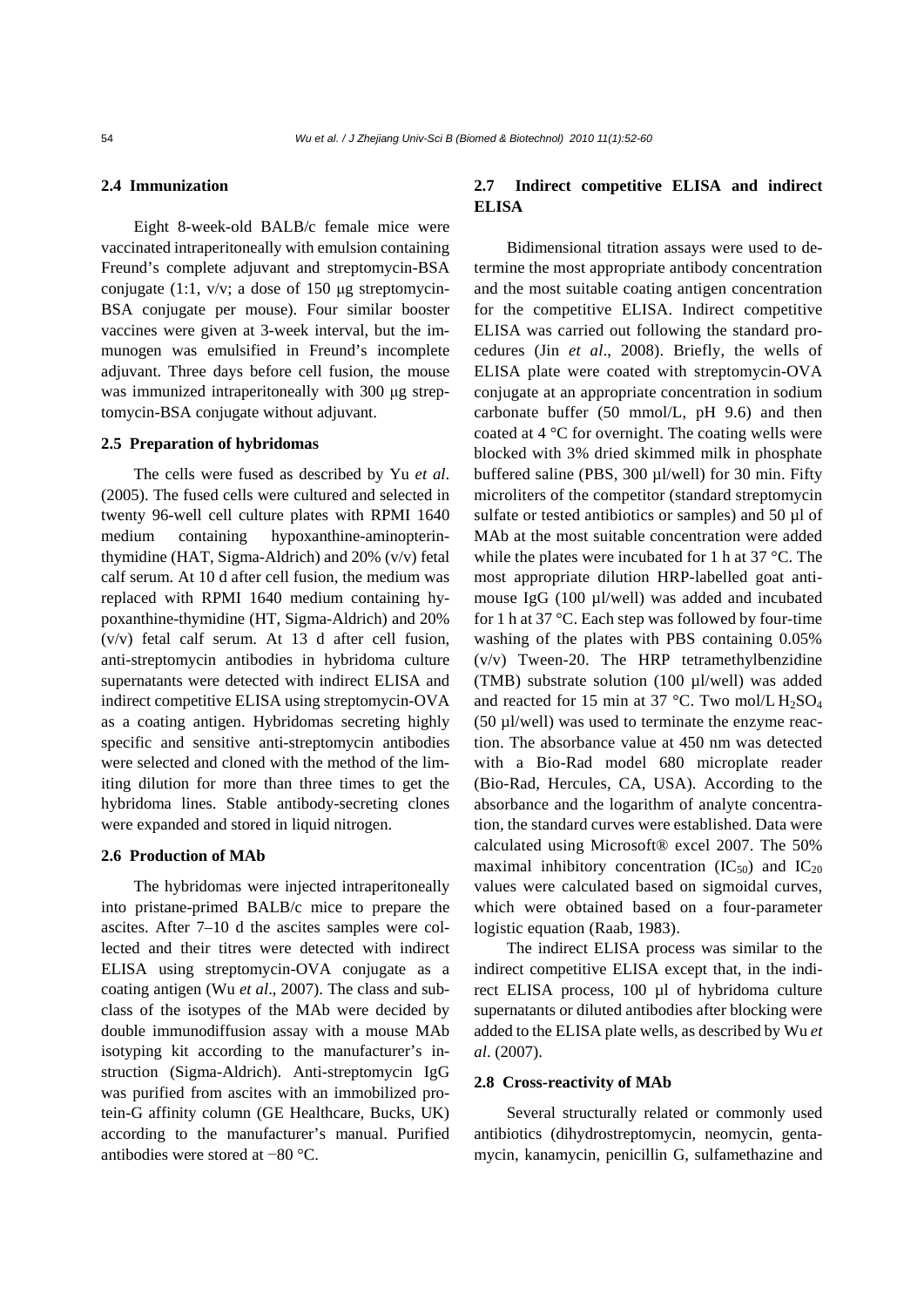chlortetracycline) were used for the MAb crossreactivity analysis with the indirect competitive ELISA as described as the above. The equation of cross-reactivity (CR) was expressed as follows (Abad *et al.*, 1999): *CR* (%)=(IC<sub>50</sub> of streptomycin/IC<sub>50</sub> of the tested antibiotics)×100.

# **2.9 Recovery of spiked samples**

Milk and swine urine, for use as streptomycinfree samples, were purchased from a local farm and were identified for the absence of streptomycin with HPLC. The milk and swine urine samples were centrifuged at 5000 r/min for 5 min to remove the fat and precipitate. To make calibration curves of streptomycin in milk and swine urine, streptomycin stock standard solution (1000 μg/ml) was prepared by dissolving streptomycin sulfate in PBS. The stock standard solution was diluted with milk or swine urine to 0, 0.3, 1, 4, 10, 20, 50, 100, 200, 400, 800 and 1000 ng/ml, which were further diluted 5-fold in PBS (10 mmol/L, pH 7.4) in order to neglect the matrix effects on the immunoassays. The calibration curve of streptomycin in milk or swine urine was prepared with indirect competitive ELISA. For the recovery assay, streptomycin-spiked solutions were prepared by dissolving streptomycin sulfate in milk or swine urine to obtained final concentrations of 10, 50, 100 and 200 ng/ml, which were further diluted 5-fold with PBS. The recovery of streptomycin from the spiked milk or swine urine was obtained on the basis of the calibration curve prepared by the indirect competitive ELISA.

# **2.10 CGIA**

# 2.10.1 Colloidal gold-labelled MAb

Forty-nm-size colloidal gold was prepared as described by Grabar *et al*. (1995). The colloidal goldlabelled MAb was prepared as described by Verheijen *et al*. (2000) and the optimum MAb concentration for labelling was determined as described by Zhang *et al*. (2006). Briefly, 800 μg of the purified MAb in 1 ml Milli-Q purified water was slowly added to 100 ml of colloidal gold solution (pH 8.0) and the mixture was stirred vigorously for 20 min at room temperature. Then 10 ml of 5%  $(w/v)$  BSA solution was added and the mixture was stirred for another 20 min at room temperature. After centrifugation at  $25000\times g$  at 4 °C for 30 min, the precipitate of the

gold-labelled MAb was resuspended with 10 mmol/L PBS (pH 7.4) containing 4% (w/v) polyethylene glycol (PEG)-2000 and 0.1% (w/v) sodium azide and centrifuged again. The precipitate was then resuspended with 5 ml of 10 mmol/L PBS (pH 7.4) containing  $2\%$  (w/v) BSA and 0.1% (w/v) sodium azide and stored at 4 °C for use.

#### 2.10.2 CGIA development

CGIA was developed by using the similar method as described by Wang *et al*. (2007). Briefly, the sample absorbent and the conjugate pads were treated with PBS (20 mmol/L, pH 7.4) containing 2% (w/v) BSA, 2% (w/v) sucrose and 0.1% (w/v) sodium azide, and dried at 37 °C for 3 h. Three factors (sensitivity, specificity, and incubation time of CGIA) were used to determine the optimal immobilization concentrations of streptomycin-BSA conjugate, goldantibody conjugate, and goat anti-mouse antibodies. At optimal conditions, streptomycin-BSA (0.21 mg/ml) and goat anti-mouse antibodies (1 mg/ml) were dispensed onto the nitrocellulose membrane of the test and control lines with a Quanti 3000 BioJets attached to a BioDot XYZ-3000 dispensing platform and dried at 37 °C for 3 h. The gold-labelled MAb was dispensed to the treated conjugate pad at a jetting rate of 7 µl/cm and dried. The treated nitrocellulose membrane, the prepared conjugate pad, the sample pad and the absorbent pad were assembled as immunochromatographic strip. The assembled plate was cut into strips (60 mm×4 mm) with an AZCON Sur-Size automatic guillotine cutter.

## 2.10.3 CGIA procedure

CGIA was based on the competitive reaction principle and it took 3–5 min to complete a test. When three drops (about  $100 \mu$ l) of samples with pH adjusted to 6–8 were dropped into the sample absorbent pad and the sample migrated to the conjugate pad, the colloid gold-labelled MAb on the conjugate pad was solubilized and began to migrate along with the sample up to the nitrocellulose membrane. The colloid gold-labelled MAb was captured by the streptomycin-BSA conjugate immobilized on the membrane to display a clear red test line, and the excess colloid gold-labelled MAb migrated farther and was captured by the goat anti-mouse antibodies to display a red control line. If (dihydro)streptomycin exists in the sample, it will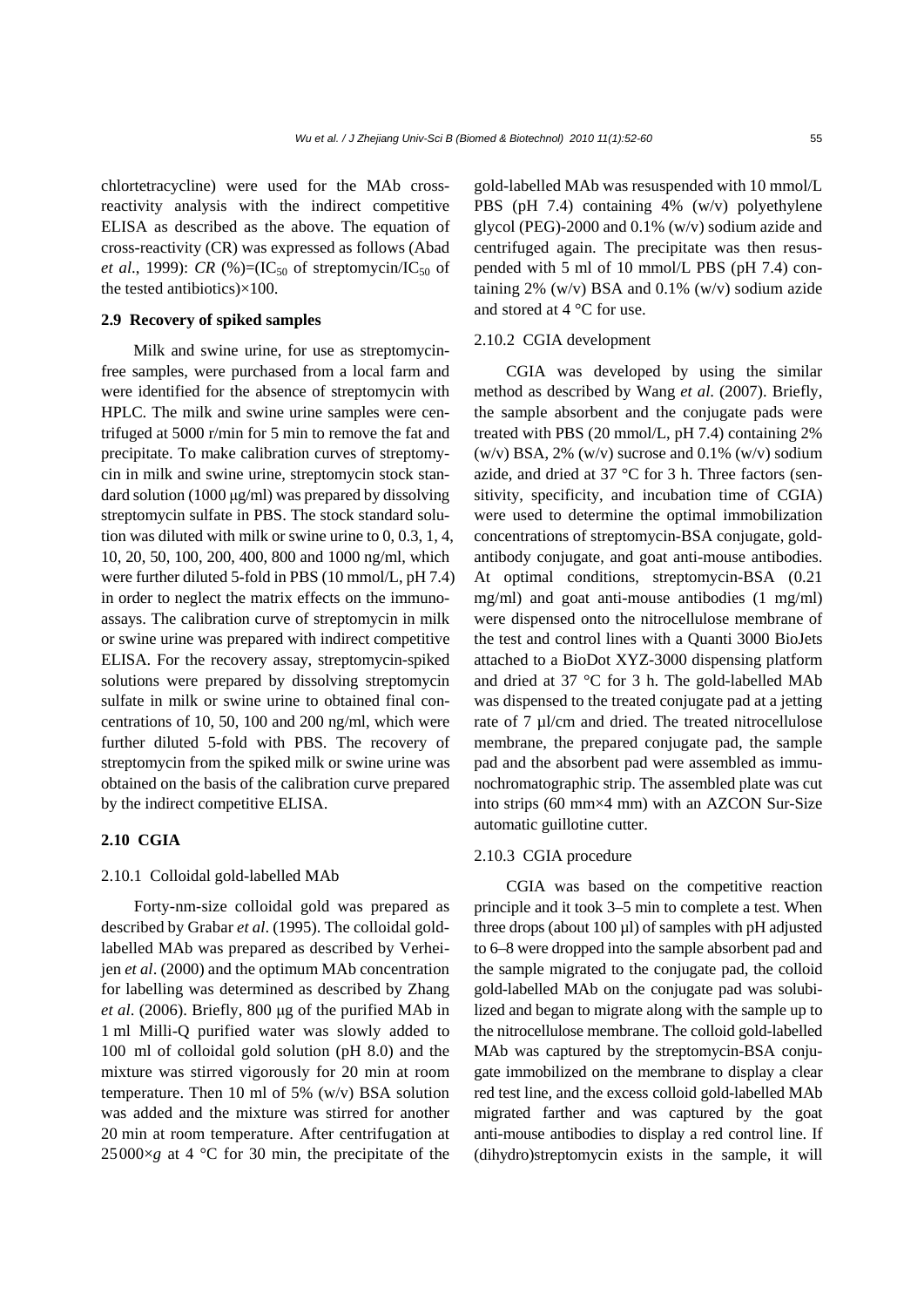compete with the immobilized streptomycin-BSA conjugate on the test line to bind the limited amount of the colloid gold-labelled MAb. The more (dihydro) streptomycin that exists in the sample, the weaker color observed at the test line. The color intensities will decrease with increasing (dihydro)streptomycin concentrations in the samples. When (dihydro)streptomycin exists in a sufficient amount, it will completely prevent the binding of the colloid gold-labelled MAb with the immobilized streptomycin-BSA conjugate on the test line and there is no visible test line, only a red control line. If the control line has no color, the assay should be considered non-valid. The raw milk or swine urine samples need no pretreatment for the CGIA developed in this study.

# **3 Results**

# **3.1 Preparation of streptomycin-BSA and streptomycin-OVA conjugates**

Streptomycin molecules possess a reactive aldehyde group, which can react with the amine group of carboxymethoxylamine and product a streptomycin derivative containing a reactive carboxyl moiety in the molecule. The carboxyl moiety of streptomycin derivative can react with the amine group of carrier proteins, such that the derivative can couple with carrier proteins (Schnappinger *et al*., 1993; Watanabe *et al*., 2002; Samsonova *et al*., 2005). In this study, the preparation of antigens used the above method and ultraviolet scan analyses found that scan curves of streptomycin-BSA and streptomycin-OVA conjugates obviously differed from those of the streptomycin, BSA, and OVA (Fig. 1). This result indicated that streptomycin was successfully conjugated with carrier protein, BSA, and OVA, respectively.

# **3.2 Hybridoma production and monoclonal antibody characterization**

Streptomycin-BSA conjugate was used as immunogen for the immunization of mice, while streptomycin-OVA conjugate was coated onto ELISA plates to determine the titer and inhibition level of antibodies. Five of the eight mice immunized with streptomycin-BSA produced high titer (1:10000) antisera against streptomycin and were chosen for hybridoma production. In the five cell fusion experiments, hybridomas were obtained in 100% of the initial culture plate wells. Screened by an indirect ELISA, 260 of all the culture plate wells containing hybridomas were positive. Hybridomas showing a strong response were further assayed with an indirect competitive ELISA for determining their ability to recognize un-conjugate streptomycin and their sensitivity. After MAb sensitivity detection and cell cloning, three hybridomas (2A10, 8G3 and 13H5) with the ability to secrete anti-streptomycin antibody were obtained. The most sensitive MAb named 13H5 showed the IC<sub>50</sub> value of 4.65 ng/ml and the IC<sub>20</sub> value of 0.21 ng/ml in PBS buffer. Using a mouse MAb isotyping kit, 13H5 was determined to be the subclass  $IgG<sub>1</sub>$  with a kappa light chain. The titres of the hybridoma supernatant and ascitic fluid determined



**Fig. 1 Ultraviolet scan analyses of streptomycin-BSA (a) and streptomycin-OVA (b) conjugates**  Str: streptomycin; Str-BSA: streptomycin-BSA conjugate; Str-OVA: streptomycin-OVA conjugate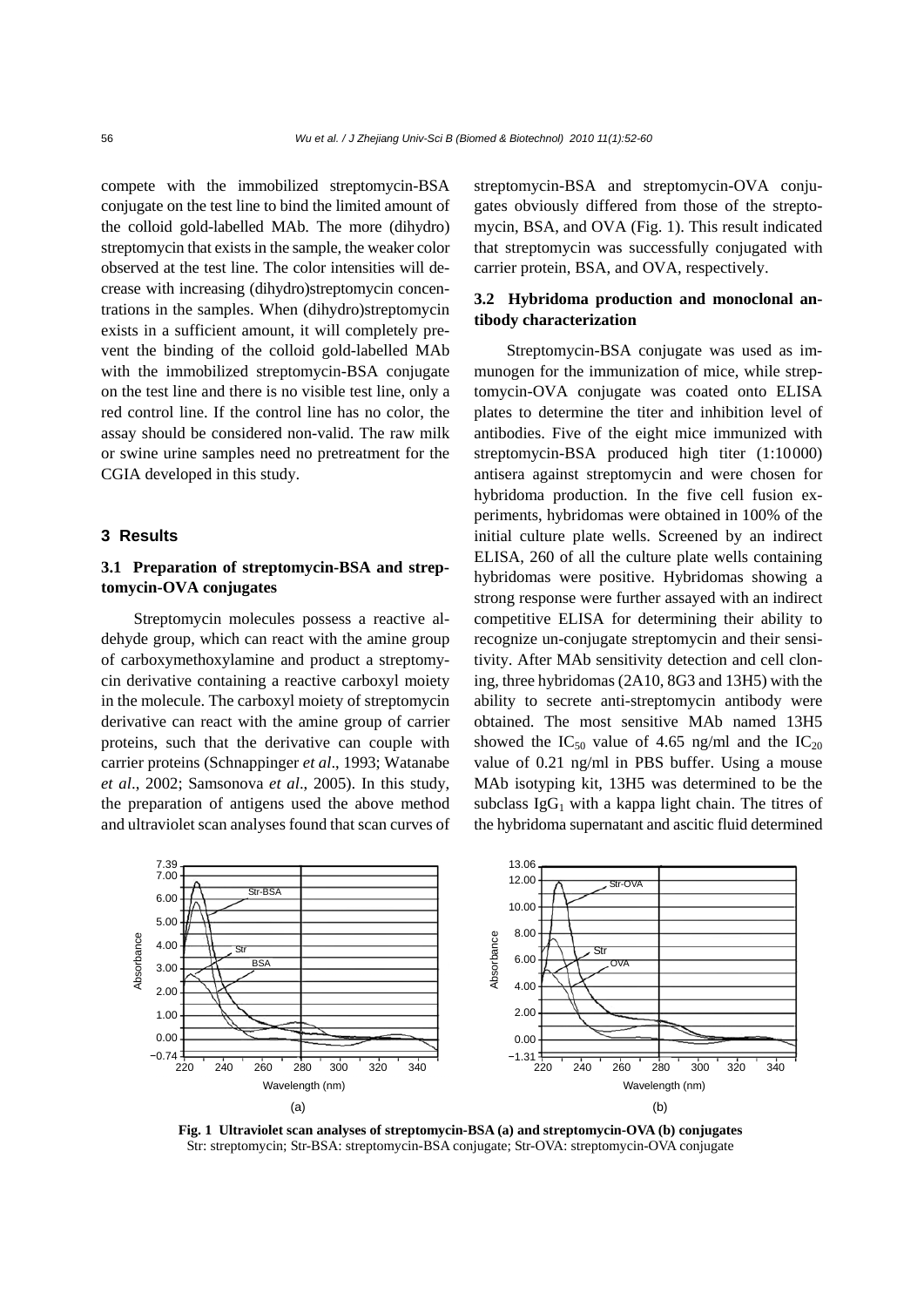by indirect ELISA were 1:3000 and 1:500000, respectively. The IgG was purified from ascites fluid containing MAb with a protein-G affinity column and the IgG yield of purified MAb was 8.63 mg/ml. The purified MAb was stored at −80 °C and used for further evaluation of MAb specificity and subsequent immunoassay development.

## **3.3 Cross-reactivity of MAb**

The MAb specificity was evaluated with the indirect competitive ELISA using different antibiotics as competitors. As shown in Table 1, the MAb has high cross-reactivity with dihydrostreptomycin  $(118.32\%)$  and negligible cross-reactivity  $(<0.01)$ with other antibiotics (neomycin, gentamycin, kanamycin, sulfamethazine, penicillin G, and chlortetracycline). This demonstrated that the MAb is highly specific for dihydrostreptomycin and streptomycin. The MAb has high cross-reactivity with dihydrostreptomycin because they have very similar structure and dihydrostreptomycin contains hydroxyl-methyl group instead of aldehyde group of streptomycin. So, all reported anti-streptomycin antibodies showed a high cross-reactivity (from 75% to 150%) between streptomycin and dihydrostreptomycin (Hammer *et al*., 1993; Schnappinger *et al*., 1993; Haasnoot *et al*., 1999; Baxter *et al*., 2001; Ferguson *et al*., 2002; Watanabe *et al*., 2002; Abuknesha and Luk, 2005; Samsonova *et al*., 2005).

**Table 1 Cross-reactivity of the anti-streptomycin MAb with different antibiotics**

| Antibiotics          |        | $IC_{50}$ (ng/ml) Cross-reactivity (%) |
|----------------------|--------|----------------------------------------|
| Streptomycin sulfate | 4.65   | 100.00                                 |
| Dihydrostreptomycin  | 3.93   | 118.32                                 |
| Neomycin             | >50000 | < 0.01                                 |
| Gentamycin           | >50000 | < 0.01                                 |
| Kanamycin            | >50000 | < 0.01                                 |
| Sulfamethazine       | >50000 | < 0.01                                 |
| Penicillin G         | >50000 | < 0.01                                 |
| Chlortetracycline    | >50000 | < 0.01                                 |

## **3.4 Indirect competitive ELISA**

From bidimensional titration assays, optimum conditions of the indirect competitive ELISA were selected as follows: optimum concentrations of coating antigen, MAb and HRP-labelled goat anti-mouse IgG for milk and swine urine samples were 3.213, 0.002 and 0.001 µg/ml, respectively. The optimum incubation conditions of the assay were found to be overnight at  $4^{\circ}$ C for antigen coating, 1 h at 37 °C for the MAb with samples and HRP-labelled goat anti-mouse IgG, 15 min at 37 °C for substrate color development. Under optimum conditions, the calibration curves were obtained and the measurement range of the streptomycin calibration curve (from  $IC_{92}$  to  $IC_{20}$ ) was between 0.4 and 200 ng/ml, or 0.38 and 197 ng/ml, in the milk or swine urine matrix, respectively (Fig. 2). On the basis of the 5-fold dilutions of samples, the minimum detection limit was 2.0 and 1.9 ng/ml for milk and swine urine samples, respectively.



**Fig. 2 Mean calibration curves of the ELISA in the two matrices** 

Data represent the means of four determinations

For milk and swine urine sample analyses, the centrifugation is always used to defat or remove the precipitate and it can reduce matrix effect. Our investigations showed that preliminary centrifugation was necessary for milk and not for swine urine (data not shown).

#### **3.5 Analysis of spiked samples with ELISA**

To validate the developed ELISA, milk and swine urine samples were spiked with various amounts of streptomycin and analyzed by the indirect competitive ELISA. Based on the value obtained from the calibration curve, recoveries of streptomycin from the milk and swine urine spiked with different amount of streptomycin (10, 50, 100 and 200 ng/ml) assayed directly with indirect competitive ELISA, were ranged from 81.9% to 105.5% and from 84.3% to 92.2%, respectively (Table 2). The result indicated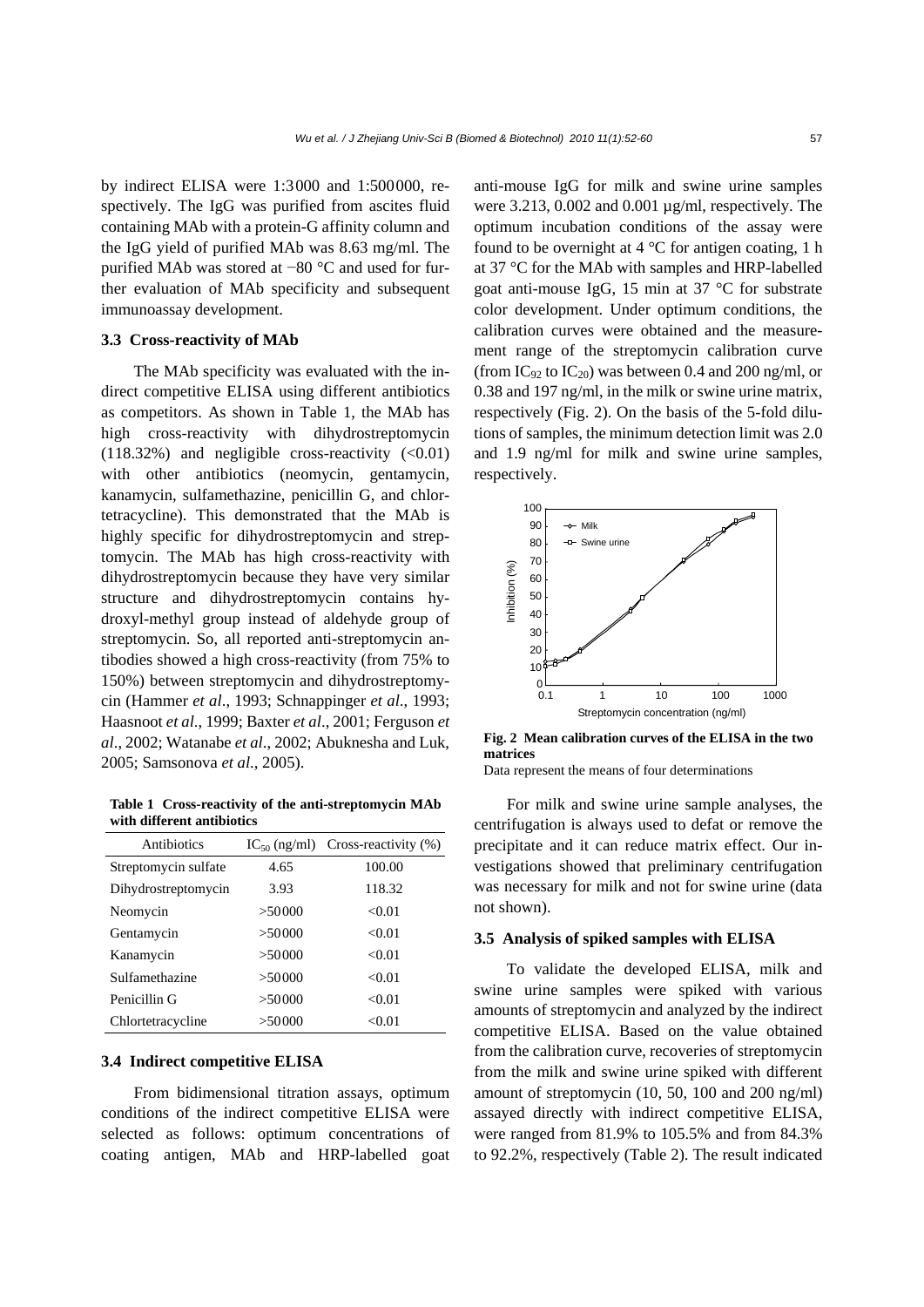the recoveries of the ELISA are sufficient for analyzing streptomycin residues in milk and swine urine samples.

| Table 2 Recoveries of streptomycin from spiked milk |  |  |
|-----------------------------------------------------|--|--|
| and swine urine $(n=8)$                             |  |  |

| Samples     | Level added | Level found*    | Recovery |
|-------------|-------------|-----------------|----------|
|             | (ng/ml)     | (ng/ml)         | (% )     |
| Milk        | 10          | $9.2 \pm 1.3$   | 92.0     |
|             | 50          | $49.1 + 2.9$    | 98.2     |
|             | 100         | $105.5 + 2.1$   | 105.5    |
|             | 200         | $163.8 + 0.9$   | 81.9     |
| Swine urine | 10          | $8.6 + 2.6$     | 86.0     |
|             | 50          | $45.8 + 3.0$    | 91.6     |
|             | 100         | $92.2+1.0$      | 92.2     |
|             | 200         | $168.5 \pm 3.1$ | 84.3     |
|             |             |                 |          |

\* Mean±SD

## **3.6 CGIA**

The CGIA conditions were optimized for high sensitivity, but without any nonspecific bindings. The positive samples were visually judged by a weaker colour test line compared with control line or no color test line, and the negative samples were judged by a same color or a stronger colour test line compared with control line. Streptomycin-free milk and swine urine spiked with streptomycin (0, 20, 30, 40, 50, 60 and 70 ng/ml) were detected with the CGIA to estimate the reliability of the assay. The red color of the test line on the strip gradually thinned with an increasing amount of streptomycin and completely disappeared at 50 ng/ml of streptomycin in milk or swine urine sample (Fig. 3). The lower detection limit of streptomycin of the assay is defined as the least concentration of streptomycin in the sample at which the color of the test line is weaker than that of the control line. As shown in Fig. 3, 20 ng/ml of streptomycin caused a slight but distinguishable degressive color intensity compared with the control line with naked eyes. Thus, 20 ng/ml of streptomycin in PBS, milk, and swine urine samples was defined to be a lower detection limit of the CGIA, far below 200 ng/ml of the European Union (EU) maximum residue limit (MRL) for streptomycin in milk. Milk and swine urine spiked with dihydrostreptomycin (0, 20, 30, 40, 50, 60 and 70 ng/ml) were also detected with the CGIA and the results were the same as those of milk and swine urine spiked with streptomycin (data not shown). To analyze the specificity of the CGIA, 10000 ng/ml of neomycin, gentamycin, kanamycin, sulfamethazine, penicillin G and chlortetracycline in PBS were detected with the CGIA. The detection results of all those antibiotics at 10000 ng/ml concentration were negative, which indicated the assay is specific for streptomycin (Fig. 4). Therefore, the developed CGIA is suitable for the screening of streptomycin residues in milk and swine urine samples.





and swine urine (b)



1, 2, 3, 4, 5, 6 and 7 were streptomycin, neomycin, gentamycin, kanamycin, sulfamethazine, penicillin G and chlortetracycline, respectively

# **3.7 Applications of CGIA and indirect competitive ELISA in milk and swine urine samples**

Streptomycin residues in milk and swine urine samples collected from Hangzhou nearby farms or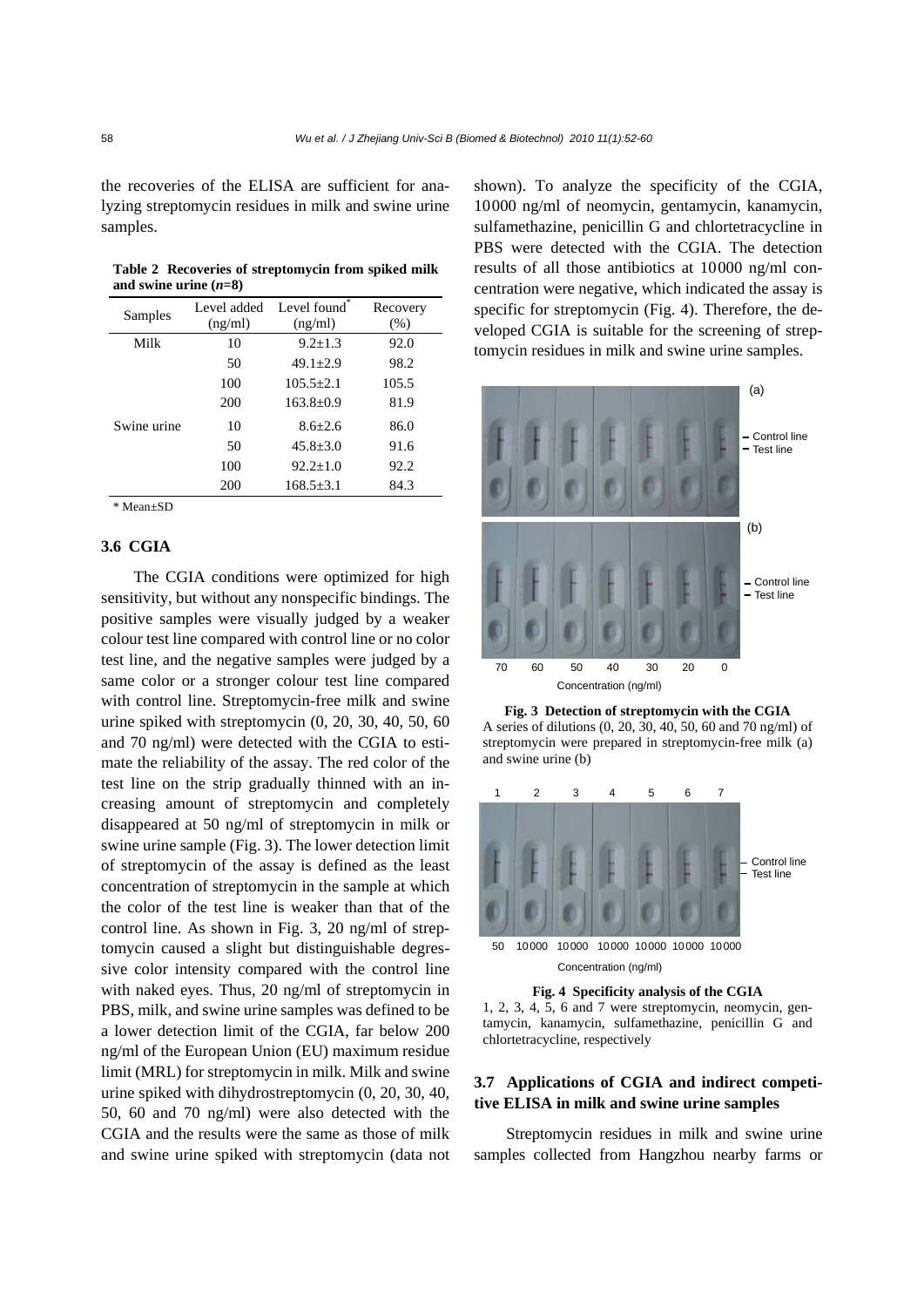markets were detected with the CGIA. Among the 86 milk and 41 swine urine samples, 1 milk sample and 1 swine urine sample were shown to contain streptomycin residues. The positive samples can be confirmed by the indirect competitive ELISA. On the basis of the streptomycin calibration curve of the indirect competitive ELISA, the concentrations of the two positive samples were 30.5 and 62.8 ng/ml, respectively.

## **4 Discussion**

In the present study, an MAb 13H5 specific for the common structure of the streptomycin and dihydrostreptomycin was prepared and showed no cross-reactivity with the other tested antibiotics, such as neomycin, gentamycin, kanamycin, sulfamethazine, penicillin G, and chlortetracycline. Using the MAb, a highly sensitive and specific ELISA and CGIA for detection of streptomycin residues in milk and swine urine samples have been successfully developed. The analyses of spiked samples proved that the two immunoassays are suitable to detect streptomycin residues in milk and swine urine samples.

Some groups had developed ELISA and CGIA to analyze streptomycin residues in animal urine and tissue samples (Schnappinger *et al*., 1993; Heering *et al*., 1998; Haasnoot *et al*., 1999; Verheijen *et al*., 2000; Watanabe *et al*., 2002; Abuknesha and Luk, 2005; Samsonova *et al*., 2005). Because of high specificity and affinity of the prepared MAb, the two assays based on MAb for streptomycin detection were shown to be highly sensitive and specific. The lower detection limits of the developed competitive ELISA for milk and swine urine samples were 2.0 and 1.9 ng/ml, respectively. The lower detection limits of the developed CGIA for milk and swine urine samples were 20.0 ng/ml. To our knowledge, no publications about immunoassay to detect streptomycin residues in food have reported such a lower detection limit of the developed method as described in this study.

In this study, the described CGIA is easy to perform and the result can be shown within 3–5 min without any equipment, and all needed reagents were included in the strip. The result of CGIA is visual and it can be used as a convenient qualitative or semi-quantitative method for the rapid screening of milk and swine urine samples for the presence of streptomycin residues above 20 ng/ml of the detection limit, which is far lower to EU MRL level of 200 ng/ml. So, the assay is especially suitable for on-site screening of milk or swine urine sample, for example, on farms and in swine slaughterhouses.

It is likely that the two assays can be eventually used to efficiently and accurately detect (dihydro) streptomycin residues in other animal food products, such as bee honey, fishes, chicken and eggs.

#### **References**

- Abad, A., Moreno, M.J., Montoya, A., 1999. Development of monoclonal antibody-based immunoassays to the *N*-methylcarbamate pesticide carbofuran. *J. Agric. Food Chem.*, **47**(6):2475-2485. [doi:10.1021/jf981184s]
- Abbasi, H., Hellenas, K.E., 1998. Modified determination of dihydrostreptomycin in kidney, muscle and milk by HPLC. *Analyst*, **123**(12):2725-2727. [doi:10.1039/a804 910f]
- Abuknesha, R.A., Luk, C., 2005. Enzyme immunoassays for the analysis of streptomycin in milk, serum and water: development and assessment of a polyclonal antiserum and assay procedures using novel streptomycin derivatives. *Analyst*, **130**(6):964-970. [doi:10.1039/b418107g]
- Aga, D.S., Goldfish, R., Kulshrestha, P., 2003. Application of ELISA in determining the fate of tetracyclines in land-applied livestock wastes. *Analyst*, **128**(6):658-662. [doi:10.1039/b301630g]
- Baxter, G., Ferguson, J.P., O'Connor, M.C., Elliott, C.T., 2001. Detection of streptomycin residues in whole milk using an optical immunobiosensor. *J. Agric. Food Chem.*, **49**(7): 3204-3207. [doi:10.1021/jf001484l]
- Ferguson, J.P., Baxter, G.A., McEvoy, J.D.G., Stead, S., Rawlings, E., Sharman, M., 2002. Detection of streptomycin and dihydrostreptomycin residues in milk, honey and meat samples using an optical biosensor. *Analyst*, **127**(7):951-956. [doi:10.1039/b200757f]
- Grabar, K.C., Freeman, R.G., Hommer, M.B., Natan, M.J., 1995. Preparation and characterization of Au colloid monolayers. *Anal. Chem*., **67**(4):735-743. [doi:10.1021/ ac00100a008]
- Haasnoot, W., Stouten, P., Cazemier, G., Lommen, A., Nouws, J.F.M., Keukens, H.J., 1999. Immunochemical detection of aminoglycosides in milk and kidney. *Analyst*, **124**(3): 301-305. [doi:10.1039/a807846g]
- Haasnoot, W., Loomans, E., Cazemier, G., Dietrich, R., Verheijen, R., Bergwerff, A.A., Stephany, R.W., 2002. Direct versus competitive biosensor immunoassays for the detection of (dihydro)streptomycin residues in milk. *Food Agric. Immunol*., **14**(1):15-27. [doi:10.1080/09540 100220137637]
- Hammer, P., Kirchhoff, H., Hahn, G., 1993. Detection of streptomycins in raw milk by an antibody-capture immunoassay. *Analyt. Chim. Acta*, **275**(1-2):313-316. [doi:10.1016/0003-2670(93)80307-7]
- Heering, W., Usleber, E., Dietrich, R., Martlbauer, E., 1998. Immunochemical screening for antimicrobial drug residues in commercial honey. *Analyst*, **123**(12):2759-2762.